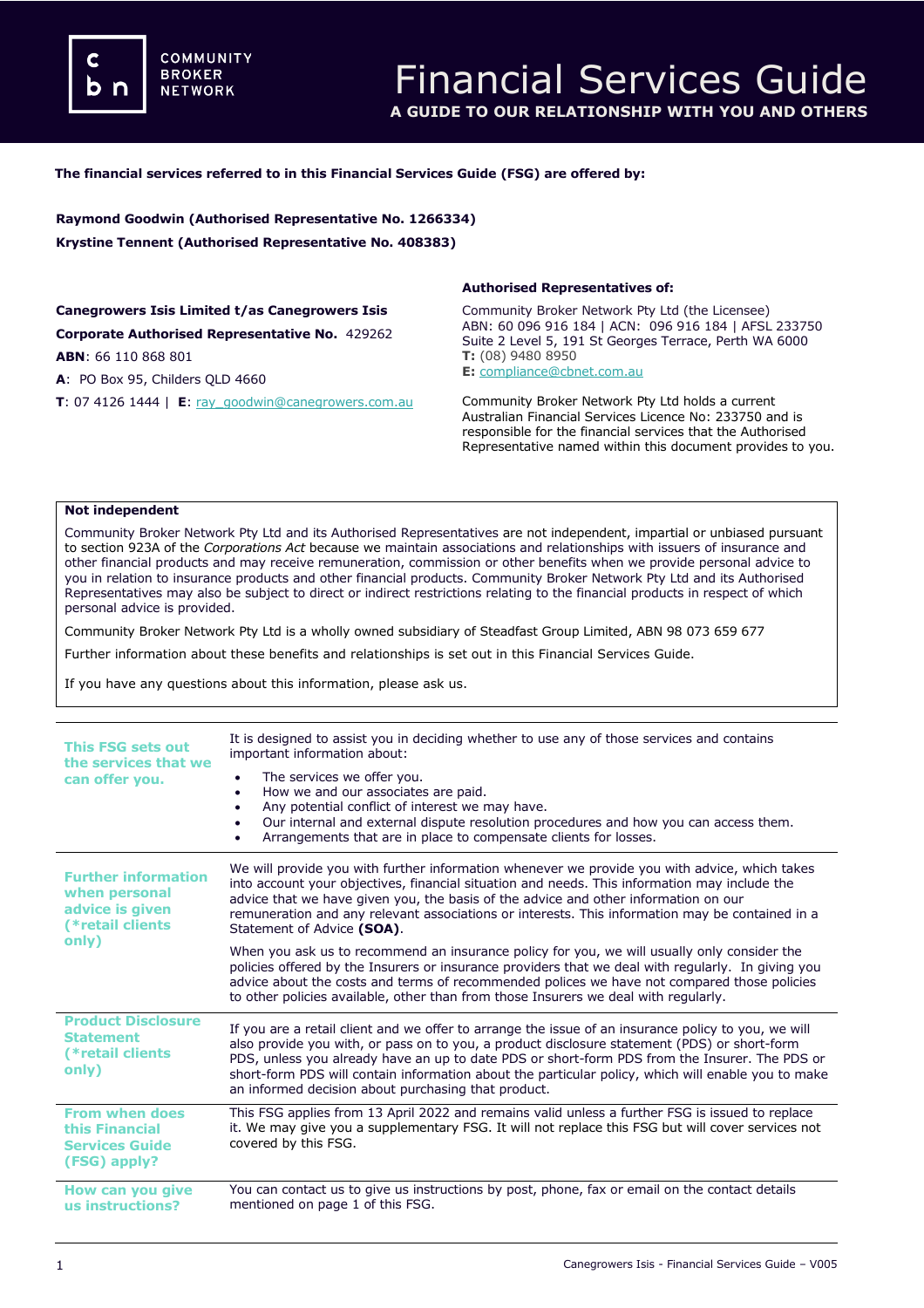# Financial Services Guide **A GUIDE TO OUR RELATIONSHIP WITH YOU AND OTHERS**

| <b>Who is responsible</b><br>for the financial<br>services provided?                                                                                                    | Community Broker Network Pty Ltd is responsible for the financial services that will be provided<br>to you or through you to your family members, including the distribution of this FSG. Community<br>Broker Network Pty Ltd holds a current Australian Financial Services Licence No: 233750. The<br>contact details for Community Broker Network Pty Ltd are at the top of this FSG. The distribution<br>of this FSG by us is authorised by Community Broker Network Pty Ltd.                                                                                                   |
|-------------------------------------------------------------------------------------------------------------------------------------------------------------------------|------------------------------------------------------------------------------------------------------------------------------------------------------------------------------------------------------------------------------------------------------------------------------------------------------------------------------------------------------------------------------------------------------------------------------------------------------------------------------------------------------------------------------------------------------------------------------------|
| <b>What kinds of</b><br><b>financial services</b><br>are we authorised<br>to provide and what<br><b>kinds of financial</b><br>product/s do those<br>services relate to? | The financial services referred to in this guide are provided by your Authorised Broker, who is<br>authorised under the Community Broker Network Pty Ltd's Australian Financial Services Licence<br>to provide financial product advice and deal in general insurance products for wholesale and retail<br>clients. We will do this on your behalf as your general insurance broker unless we tell you<br>otherwise.                                                                                                                                                               |
|                                                                                                                                                                         | If we ever act under a binder arrangement, which means we have authority to issue policies as<br>an agent for the insurer, rather than acting for you, we will inform you of this arrangement.                                                                                                                                                                                                                                                                                                                                                                                     |
| <b>Will I receive</b><br>tailored advice?                                                                                                                               | Maybe not in all cases. However, we may need information about your personal objectives,<br>details of your current financial situation and any relevant information, so that we can arrange<br>insurance policies for you, or to give you advice about your insurance needs. We will ask you for<br>the details that we need to know.                                                                                                                                                                                                                                             |
|                                                                                                                                                                         | In some cases, we will not ask for any of this information. If we do not ask, or if you do not give<br>us all of the information we ask for, any advice you receive may not be appropriate to your<br>needs, objectives and financial situation. You should read the warnings contained in any SOA, or<br>any other warnings that we give you, carefully before making any decision about an insurance<br>policy.                                                                                                                                                                  |
|                                                                                                                                                                         | Where we provide you with advice about your insurance arrangements, that advice is current at<br>the time that we give it. At renewal we may review your insurance however, in some cases we<br>may automatically renew your insurance to ensure you continue to be covered. This renewal will<br>not take into account any changes to your current financial situation or personal objectives or<br>needs that you have not informed us of.                                                                                                                                       |
| <b>Contractual liability</b><br>and your insurance<br>cover                                                                                                             | Many commercial or business contracts contain clauses dealing with your liability (including<br>indemnities or hold harmless clauses). Such clauses may entitle your insurers to reduce cover,<br>or in some cases, refuse to indemnify you at all. You should seek legal advice before signing and<br>accepting contracts. You should inform us of any clauses of this nature before you enter into<br>them.                                                                                                                                                                      |
| <b>Legal advice</b>                                                                                                                                                     | Our duty as a general insurance broker does not extend to giving legal advice. You should consult<br>your solicitor when you need advice on legal matters.                                                                                                                                                                                                                                                                                                                                                                                                                         |
| <b>What information</b><br>do we maintain<br>about you and how<br>can vou access it?                                                                                    | Community Broker Network Pty Ltd maintains a record of your personal profile including details of<br>insurance policies that we arrange for you. Community Broker Network Pty Ltd may also maintain<br>records of any recommendations or advice given to you. Community Broker Network Pty Ltd will<br>retain this FSG and any other FSG given to you as well as any SOA, PDS or short-form PDS that<br>we give or pass on to you for the period required by law.                                                                                                                  |
|                                                                                                                                                                         | We and Community Broker Network Pty Ltd are committed to implementing and promoting a<br>privacy policy, which will ensure the privacy and security of your personal information.<br>Community Broker Network Pty Ltd has taken the appropriate action to ensure we comply with<br>the Australian Privacy Principles ("APPs") and have established a Privacy Policy. A copy of our<br>privacy policy is available on request, or at www.cbnet.com.au.                                                                                                                              |
|                                                                                                                                                                         | If you wish to access your file, please ask us. We will make arrangements for you to do so.                                                                                                                                                                                                                                                                                                                                                                                                                                                                                        |
| How will I pay for<br>the services<br>provided?                                                                                                                         | Payment for the services we provide you are payable directly to Community Broker Network Pty<br>Ltd. For each insurance product, the insurer will charge a premium that includes any relevant<br>taxes, charges and levies. Community Broker Network Pty Ltd will receive a payment based on a<br>percentage of this premium (excluding relevant taxes, charges and levies) called commission,<br>which is paid to Community Broker Network Pty Ltd by the insurers. In some cases, we may also<br>charge you a broker fee. This will be shown on the invoice that is sent to you. |
|                                                                                                                                                                         | The invoice provides methods of payment for our services and details of payment terms (14<br>days). Community Broker Network Pty Ltd pays the commission and broker fee to us after<br>deducting a management fee.                                                                                                                                                                                                                                                                                                                                                                 |
|                                                                                                                                                                         | If there is a refund or reduction of your premium as a result of a cancellation or alteration to a<br>policy, or based on a term of your policy (such as a premium adjustment provision), we will<br>retain any fee we have charged you. Depending on our arrangements with the insurer,<br>Community Broker Network Pty Ltd will retain any commission that was paid to them by the<br>insurer for the policy and we may retain the portion of the commission that was paid to us by<br>Community Broker Network Pty Ltd. We may also charge you a cancellation fee.              |
|                                                                                                                                                                         | Non-payment of premium within applicable time frames could result in the insurer cancelling the<br>contract of insurance or charging a penalty premium for time on risk.                                                                                                                                                                                                                                                                                                                                                                                                           |
|                                                                                                                                                                         | When you pay us your premium it will be banked into Community Broker Network Pty Ltd 's trust<br>account. Community Broker Network Pty Ltd will retain the commission from the premium you<br>pay us and remit the balance to the insurer in accordance with Community Broker Network Pty                                                                                                                                                                                                                                                                                          |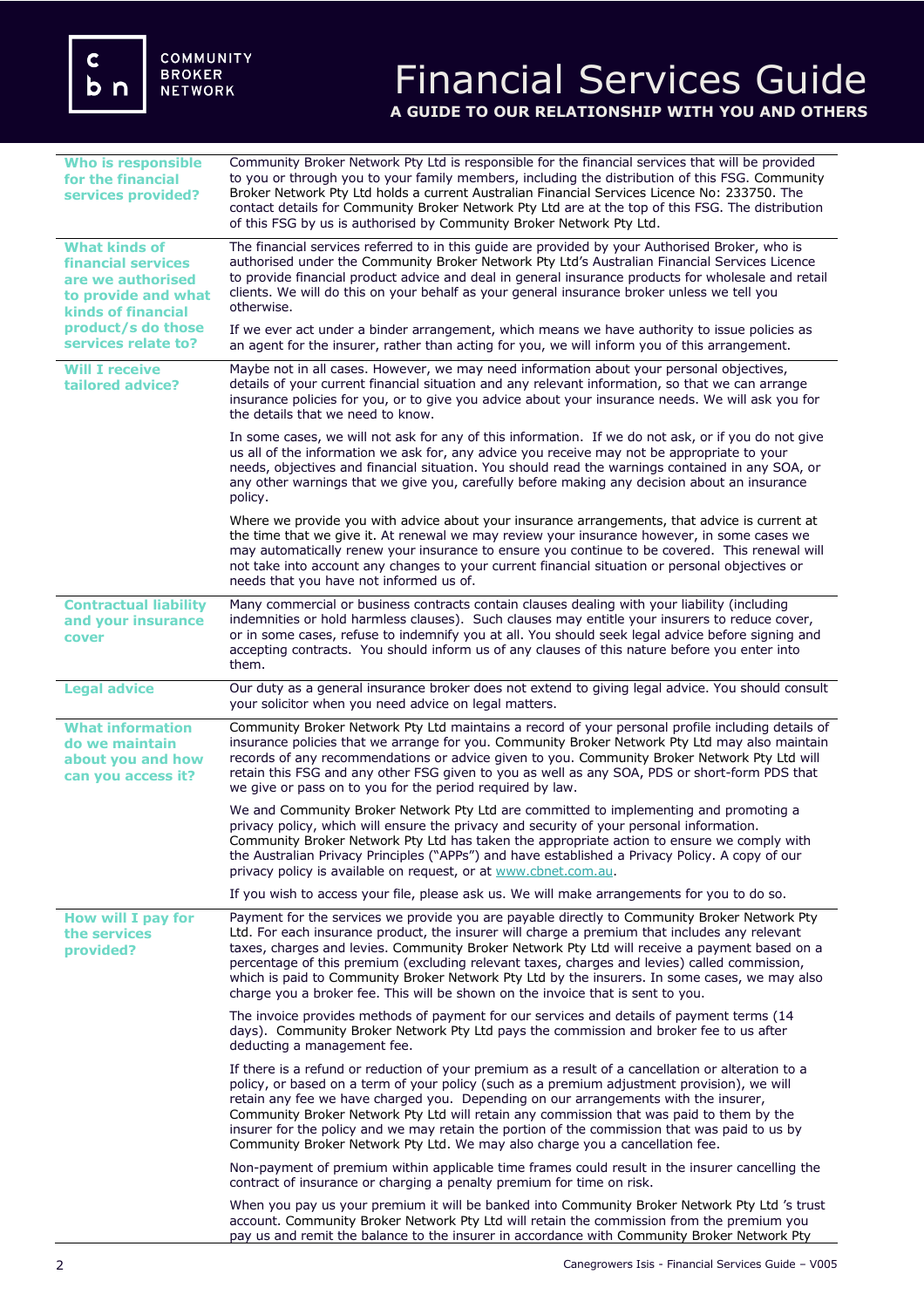**How are any commissions, fees or other benefits calculated for providing the financial services?**

**Do we have any relationships or associations which might reasonably influence us?** 

# Financial Services Guide **A GUIDE TO OUR RELATIONSHIP WITH YOU AND OTHERS**

Ltd's arrangements with the insurer. Community Broker Network Pty Ltd will earn interest on the premium while it is in their trust account or Community Broker Network Pty Ltd may invest the premium and earn a return. Community Broker Network Pty Ltd will retain any interest or return on investment earned on the premium.

If you require assistance from us with a claim which requires an unexpected and significant amount of time or expertise, we reserve the right to make an additional charge for it. Any charges will be agreed with you before we provide the services so you always know how much you will be required to pay.

The commission the Insurer pays to Community Broker Network Pty Ltd will be calculated based on the formula:

## **P X Y% = X.**

*P* = the amount you pay for any insurance policy (less any government fees or charges included in that amount). *Y*

*%* = the percentage commission paid to Community Broker Network Pty Ltd by the Insurer. *X* = Community Broker Network Pty Ltd's commission. Community Broker Network Pty Ltd's commission varies between 0 and 30%.

We may also charge you a broker fee in addition to commission when you enter into an insurance policy. The amount of the fee will depend on the complexity of the services we are providing. The amount of any broker fee charged will be shown on your invoice.

Community Broker Network Pty Ltd deducts a management fee of between 0% and 22.5% from the total commission and broker fee received and pays the remainder of the broker fee and commission to us.

Our employees that will assist you with your insurance needs will be paid a market salary and may also receive a performance bonus based on both the value and quality of the work they do for our clients.

Where a third party has referred you to us, we may share part of our fees/commission with them or pay an agreed referral rate. If we do, we will pay commissions to those people out of the commission and fees passed to us by Community Broker Network Pty Ltd (not in addition to those amounts), in the range of 0 to 50% of our commission or fees.

If we give you personal advice, we will inform you of any fees, commission or other payments we, our associates or anyone referring you to us (or us to any insurer) will receive in relation to the policies that are the subject of the advice.

See below for information on the Steadfast association and commission.

Community Broker Network Pty Ltd is a wholly owned subsidiary of Steadfast Group Limited, ABN 98 073 659 677.

### **Insurer Relationships**

Community Broker Network Pty Ltd sometimes enter into specific arrangements with a limited number of insurers where we receive fees or other remuneration for the development of insurance solutions or the growth of various insurance portfolios. The remuneration Community Broker Network Pty Ltd receives from these arrangements is variable and is determined by the profitability of the recommended insurance products. We will only recommend these products where they meet your needs and are in your best interests. Any such relationship is managed under our conflicts of interest policy.

We work closely with a range of insurers and underwriting agencies to arrange high quality benefits, competitive pricing and superior service levels for our clients. Wherever possible we will recommend that clients deal with insurers that are authorised under the Insurance Act 1973 (Cth) to carry on insurance business in Australia and are subject to oversight by the Australian Prudential Regulation Authority. We will warn you when we recommend an unauthorised foreign insurer.

Some insurers give other benefits such as sponsorship of annual conferences, training and invitations to social business functions. These benefits may change from year to year. The receipt of these benefits may be based upon the volume of business placed with the provider but may also be more of an ad hoc reward. Occasionally we may also receive small gifts and gratuities. It is Community Broker Network Pty Ltd's policy that gifts or gratuities may be accepted only if they are of an incidental nature. These amounts are not additional costs to you.

Despite the existence of any incentive, any decision to place business with such an Insurer will be based on the fact that this provides the best solution for you and not based on consideration of any incentive entitlement. Community Broker Network Pty Ltd may pass any incentive received on to us.

#### **Steadfast Group Limited**

Community Broker Network Pty Ltd is a Steadfast Group Limited (**Steadfast**) Network Broker.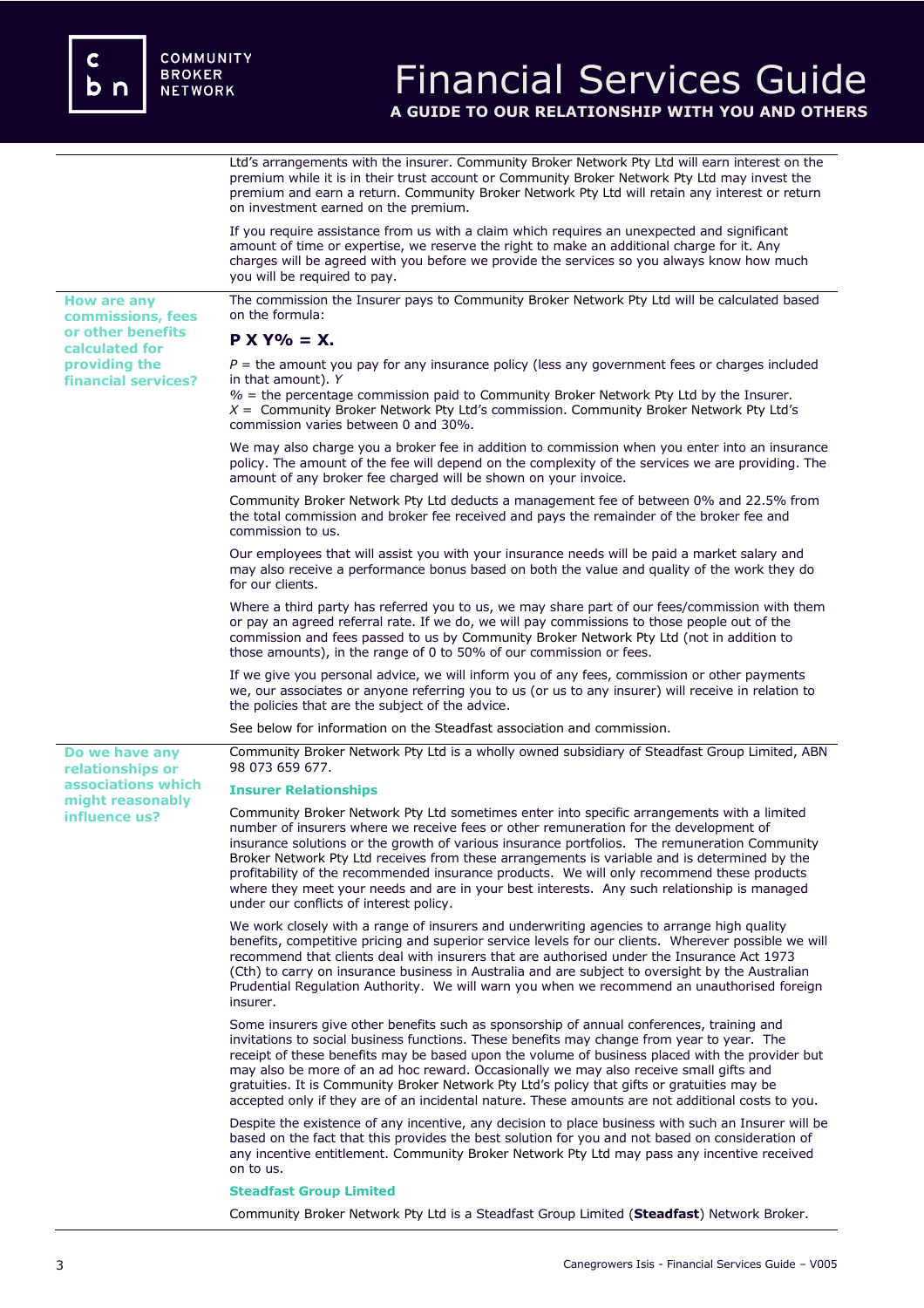c<br>b n

# Financial Services Guide **A GUIDE TO OUR RELATIONSHIP WITH YOU AND OTHERS**

|                                                                                  | As a Steadfast Network Broker, Community Broker Network Pty Ltd and our Authorised<br>Representatives have access to member services including model operating and compliance<br>tools, procedures, manuals and training, legal, technical, HR, contractual liability advice and<br>assistance, group insurance arrangements, product comparison and placement support,<br>claims support, group purchasing arrangements and broker support services. These services<br>are either funded by Steadfast, subsidised by Steadfast or available exclusively to Steadfast<br>Network Brokers for a fee. |
|----------------------------------------------------------------------------------|-----------------------------------------------------------------------------------------------------------------------------------------------------------------------------------------------------------------------------------------------------------------------------------------------------------------------------------------------------------------------------------------------------------------------------------------------------------------------------------------------------------------------------------------------------------------------------------------------------|
|                                                                                  | Steadfast has arrangements with some insurers and premium funders (Partners) under<br>which the Partners pay Steadfast commission of between $0.5 - 1.5\%$ for each product<br>arranged by us with those Partners or alternatively a fee to access strategic and<br>technological support and the Steadfast Broker Network. Steadfast is also a shareholder of<br>some Partners.                                                                                                                                                                                                                    |
|                                                                                  | Community Broker Network Pty Ltd may receive a proportion of any commission paid to<br>Steadfast by its Partners at the end of each financial year (or other agreed period).                                                                                                                                                                                                                                                                                                                                                                                                                        |
|                                                                                  | You can obtain a copy of Steadfast's FSG at www.steadfast.com.au.                                                                                                                                                                                                                                                                                                                                                                                                                                                                                                                                   |
| <b>The licensee and</b><br>premium funding<br>companies                          | If we arrange premium funding for you with a premium funder, we or Community Broker<br>Network Pty Ltd may be paid a commission by the premium funder. We may also charge you a<br>fee (or both). The commission that we are paid by the premium funder is usually calculated as a<br>percentage of your insurance premium (including government fees or changes). If you instruct us<br>to arrange premium funding for you, this is when we become entitled to the commission.                                                                                                                     |
|                                                                                  | Commission rates for premium funding are usually in the range of 0 to 4% of funded premium.<br>When we arrange premium funding for you, you can ask us what commission rate we are paid for<br>that funding arrangement compared to the other arrangements that were available to you. The<br>amount we are paid is set out in the premium funding contract. Some premium funders may pay<br>Community Broker Network Pty Ltd an administration and service fee for the distribution and<br>management of their products.                                                                           |
| What to do if you                                                                | We welcome your suggestions, compliments and complaints as an opportunity to improve our                                                                                                                                                                                                                                                                                                                                                                                                                                                                                                            |
| have a complaint?                                                                | service.                                                                                                                                                                                                                                                                                                                                                                                                                                                                                                                                                                                            |
|                                                                                  | If you have any complaints about the service provided to you, please give us the opportunity to<br>put things right by contacting your Authorised Broker about your complaint in the first instance.<br>We will do our best to resolve your complaint within 5 working days.                                                                                                                                                                                                                                                                                                                        |
|                                                                                  | If your complaint is not satisfactorily resolved within this time, please contact Community Broker<br>Network Pty Ltd's Complaints Officer:                                                                                                                                                                                                                                                                                                                                                                                                                                                         |
|                                                                                  | $T: (08)$ 9480 8950<br>E: compliance@cbnet.com.au<br>P: PO Box 1183, WEST PERTH WA 6872.<br>Please mark the envelope "Notice of Complaint".                                                                                                                                                                                                                                                                                                                                                                                                                                                         |
|                                                                                  | We will try and resolve your complaint quickly and fairly and no later than 30 days from receiving<br>the response.                                                                                                                                                                                                                                                                                                                                                                                                                                                                                 |
|                                                                                  | Community Broker Network Pty Ltd is a member of the Australian Financial Complaints Authority<br>(AFCA). If your complaint cannot be resolved to your satisfaction by us, you have the right to<br>refer the matter to AFCA. AFCA provides fair and independent financial services complaint<br>resolution that is free to customers. AFCA can be contacted at:                                                                                                                                                                                                                                     |
|                                                                                  | <b>W</b> : www.afca.org.au   $E$ : info@afca.org.au<br>P: 1800 931 678 (free call)<br>In writing to: Australian Financial Complaints Authority, GPO Box 3, Melbourne VIC 3001                                                                                                                                                                                                                                                                                                                                                                                                                       |
|                                                                                  | Community Broker Network Pty Ltd is a principal member of NIBA and as such the Community<br>Broker Network Pty Ltd's staff and Authorised Brokers have adopted the Insurance Brokers Code<br>of Practice.                                                                                                                                                                                                                                                                                                                                                                                           |
| <b>What arrangements</b><br>are in place to<br>compensate clients<br>for losses? | Community Broker Network Pty Ltd have a Professional Indemnity policy in place. The PI policy<br>covers Community Broker Network Pty Ltd employees, its contractors and its Authorised Brokers<br>for claims made against them by clients as a result of their conduct in the provision of financial<br>services.                                                                                                                                                                                                                                                                                   |
|                                                                                  | The PI policy will cover Community Broker Network Pty Ltd and us for claims relating to the<br>conduct of representatives who no longer work with us, in respect of the Financial Services<br>provided under the Community Broker Network Pty Ltd's Australian Financial Services Licence.                                                                                                                                                                                                                                                                                                          |
|                                                                                  | This policy satisfies the requirements for compensation arrangements under section 912B of the<br>Corporations Act.                                                                                                                                                                                                                                                                                                                                                                                                                                                                                 |
| <b>Any questions?</b>                                                            | If you have any further questions about the financial services we provide, please contact us.<br>Please retain this document for your reference and any future dealings with us and Community<br>Broker Network Pty Ltd.                                                                                                                                                                                                                                                                                                                                                                            |